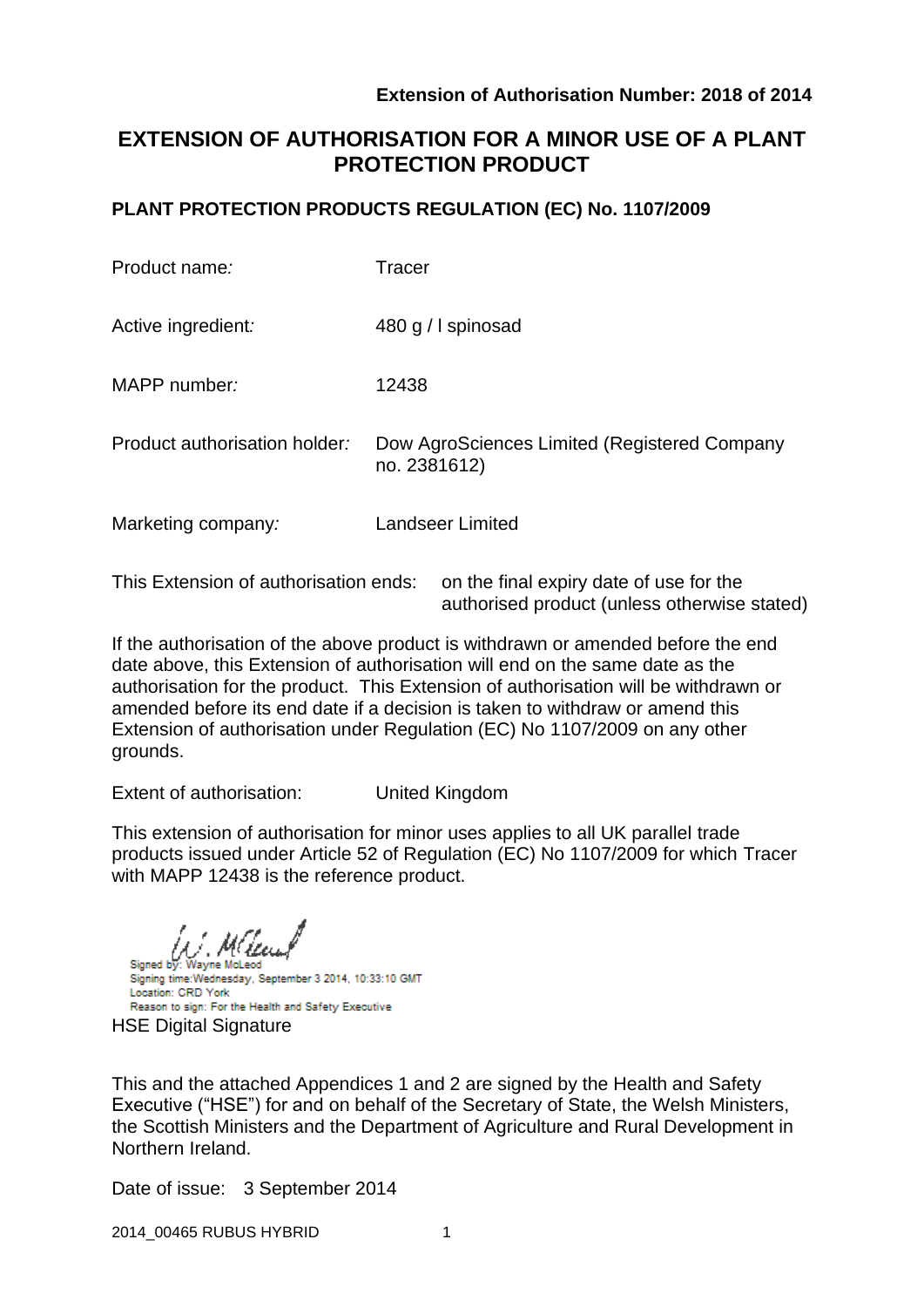# **EXPLANATORY NOTES**

- 1. This is Extension of authorisation number 2018 of 2014 and supersedes 1563 of 2014.
- 2. This Extension of authorisation will be published on the website of the Chemicals Regulation Directorate of the HSE.
- 3. Application reference number: COP 2014/00465
- 4. Persons using the product to which this Extension of authorisation applies should acquaint themselves with and observe all requirements contained in the Regulation (EC) No 1107/2009, including the duty on the holder of any Extension of authorisation to notify information on potentially dangerous effects, a contravention of which is a criminal offence under those Regulations.
- 5. Neither the efficacy nor the phytotoxicity of the product for which this Extension of authorisation has been granted has been assessed and, as such, the user bears the risk in respect of failures concerning its efficacy and phytotoxicity.

## **ADVISORY INFORMATION**

This Extension of Authorisation relates to the use of 'Tracer' (M12438) on outdoor rubus hybrid crops including loganberry and boysenberry for control of spotted wing drosophila (*Drosophila suzukii*) . Applications should be made in 1000 litres water per hectare and users must follow the resistance guidance below. An interval of 10 days must be observed between applications.

# **RESISTANCE**

### GENERAL

IMPORTANT: When applying this product under the terms of this Extension of Use Notice, comply with any resistance guidance or restrictions stated on the product label. Total reliance on one pesticide will hasten the development of resistance. Pesticides of different chemical types or alternative control measures should be included in the planned programme. Alternating with different modes of action is a recognised anti-resistance strategy.

Spinosad has a different mode of action from other insecticides and is most effective when applied in planned programmes with other insecticides with different modes of action.

Avoid use of the same active substance or mode of action on consecutive generations of insects. However, multiple applications to reduce a single generation are acceptable. If uncertain of the generation cycle, no more than three consecutive applications (2 for any protected crops) should be used nor should there be continuous use for more than 30 days. Do not use 'Tracer' or any product containing spinosad on consecutive generations for insects which show a high risk of resistance such as thrips species.

Restrict the total number of applications to no more than 6 applications of any spinosad containing product per glasshouse/protected structure in a 12 month period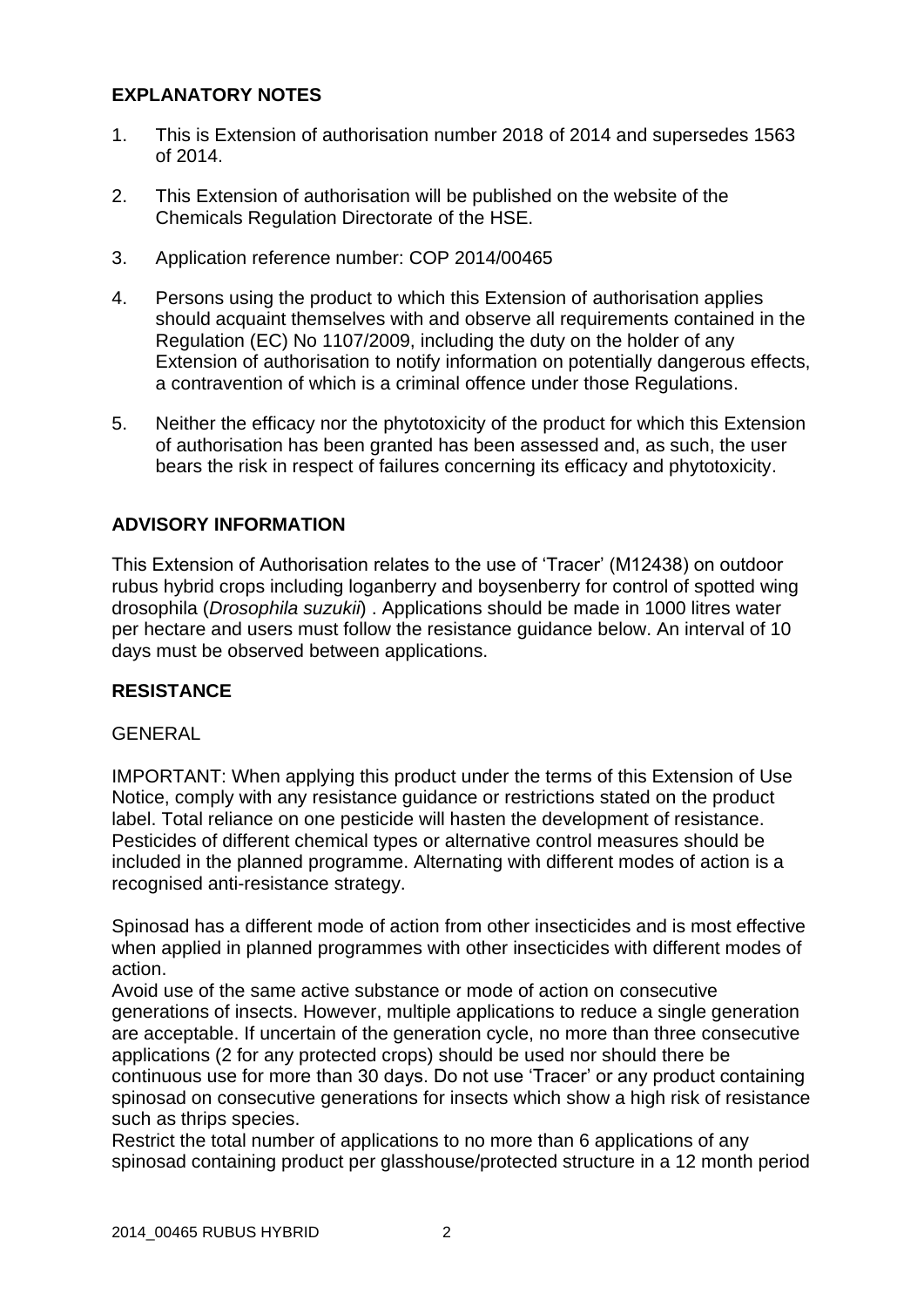regardless of the application method or the crop being treated (including ornamentals).

#### OUTDOOR CROPS

Applications should be targeted against early insect developmental stages whenever possible.

If possible, include multiple tactics (eg cultural or biological controls) when using Integrated Pest Management Programmes.

Use Tracer in programmes with other effective insecticides of a different mode of action to reduce the possibilities of resistance occurring.

This authorisation has been re-issued to amend the expiry date in line with the parent authorisation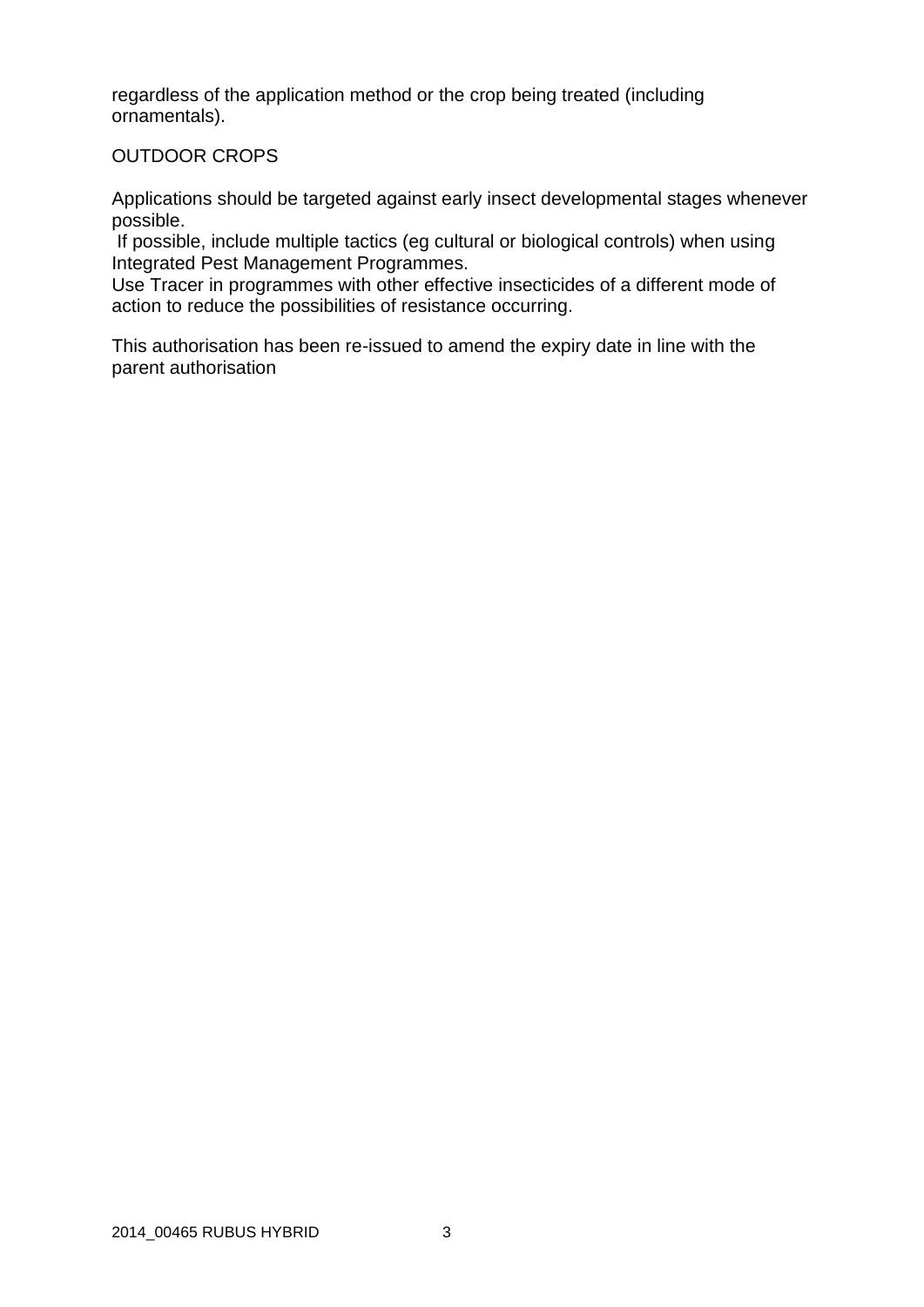# **APPENDIX 1: CONDITIONS OF EXTENSION OF AUTHORISATION**

The conditions below are obligatory. They must be complied with when the Extension of authorisation occurs. Failure to comply with the following conditions will result in the withdrawal or amendment of the Extension of authorisation under Regulation (EC) No 1107/2009 and may result in other enforcement action, including prosecution. For the purposes of this Extension of authorisation only, the conditions and/or requirements shown below supersede any corresponding conditions and/or requirements set out on the label or otherwise provided for under the product authorisation **which would otherwise apply**.

**Use:**

| Field of use:               | <b>ONLY AS AN INSECTICIDE</b>                                                                                                |     |                                                                                                                                                      |                                                                                                                                                                                                                                                                                                                                                                                                                                                                                           |                                                    |                                |  |  |
|-----------------------------|------------------------------------------------------------------------------------------------------------------------------|-----|------------------------------------------------------------------------------------------------------------------------------------------------------|-------------------------------------------------------------------------------------------------------------------------------------------------------------------------------------------------------------------------------------------------------------------------------------------------------------------------------------------------------------------------------------------------------------------------------------------------------------------------------------------|----------------------------------------------------|--------------------------------|--|--|
| User:                       | Professional                                                                                                                 |     |                                                                                                                                                      |                                                                                                                                                                                                                                                                                                                                                                                                                                                                                           |                                                    |                                |  |  |
| Crops/situations:           | Maximum<br>individual dose:<br>(ml product /<br>ha)                                                                          |     |                                                                                                                                                      | Maximum total<br>dose:                                                                                                                                                                                                                                                                                                                                                                                                                                                                    | Maximum<br>number of<br>treatments: (per<br>annum) | Latest time of<br>application: |  |  |
| Outdoor rubus<br>hybrid     | 200                                                                                                                          |     |                                                                                                                                                      |                                                                                                                                                                                                                                                                                                                                                                                                                                                                                           | $\overline{2}$                                     | Three days<br>before harvest   |  |  |
| <b>Operator Protection:</b> |                                                                                                                              | (1) | Engineering control of operator exposure must be<br>used where reasonably practicable in addition to the<br>following personal protective equipment: |                                                                                                                                                                                                                                                                                                                                                                                                                                                                                           |                                                    |                                |  |  |
|                             | Operators must wear suitable protective gloves<br>when handling the concentrate and when<br>applying by hand-held equipment. |     |                                                                                                                                                      |                                                                                                                                                                                                                                                                                                                                                                                                                                                                                           |                                                    |                                |  |  |
|                             |                                                                                                                              | (2) |                                                                                                                                                      | However, engineering controls may replace personal<br>protective equipment if a COSHH assessment<br>shows that they provide an equal or higher standard<br>of protection.                                                                                                                                                                                                                                                                                                                 |                                                    |                                |  |  |
| Environmental protection:   |                                                                                                                              | (1) |                                                                                                                                                      | Since there is a risk to aquatic life from use, users<br>not applying the statutory buffer zone must either<br>themselves carry out or ensure that someone else<br>has carried out a Local Environment Risk<br>Assessment for Pesticides (LERAP) on their behalf<br>before each spraying operation from a horizontal<br>boom sprayer. Users must not allow direct spray<br>from such sprayers to fall within 5m of the top of the<br>bank of any static or flowing waterbody or within 1m |                                                    |                                |  |  |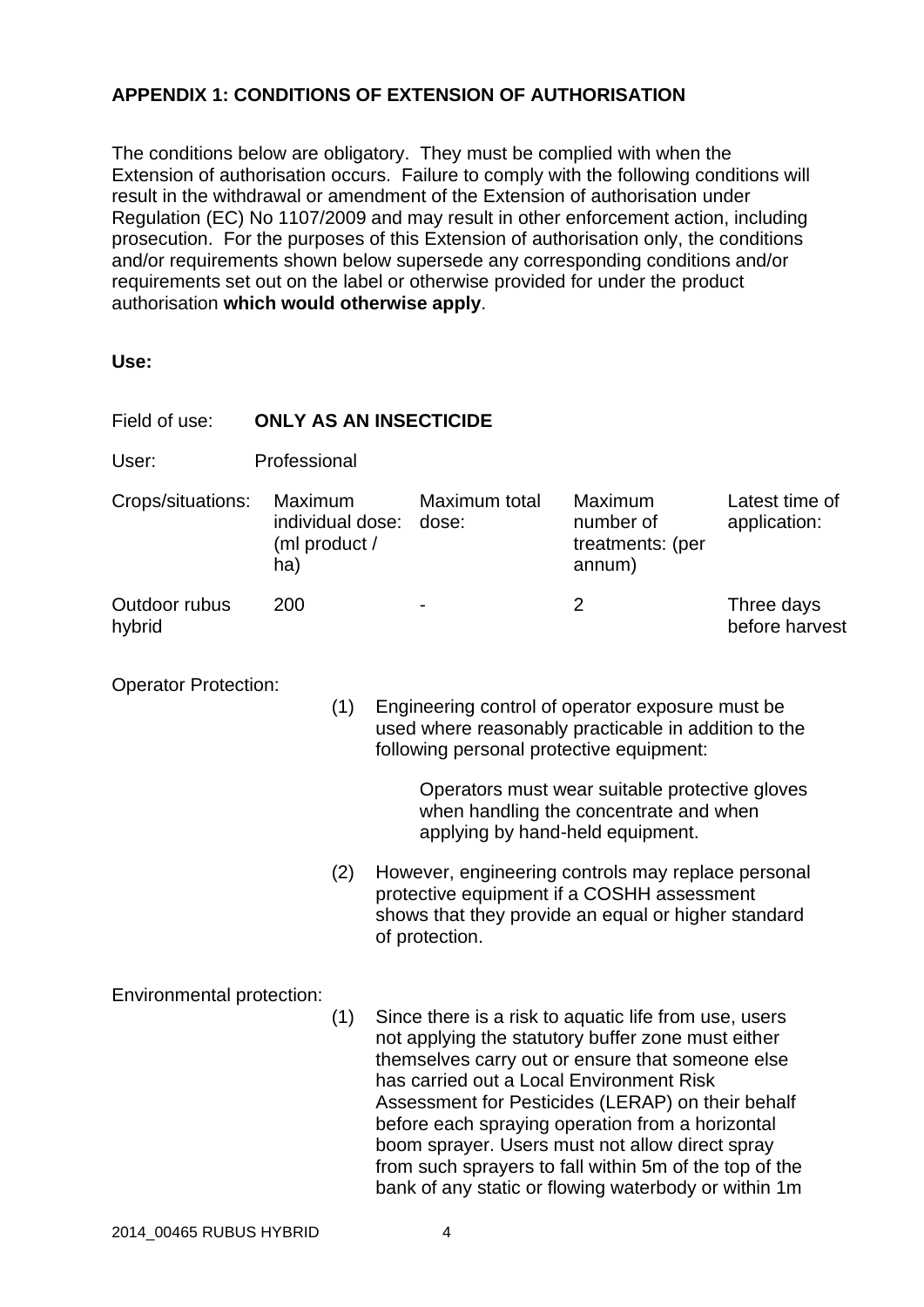of a ditch which is dry at the time of application (these distances to be measured as set out in the booklet 'Local Environment Risk Assessment for Pesticides - Horizontal Boom Sprayers' and any amendments that are made to it) unless:

(a) The LERAP indicates that a narrower buffer zone will be sufficient; and

(b) Any measures indicated by the LERAP as justifying the narrower buffer zone are complied with in full and in accordance with any conditions applicable to them.

Spray must be aimed away from water.

Spray from hand-held sprayers must not be allowed to fall within 1 m of the top of the bank of a static or flowing waterbody. Spray must be aimed away from water.

(2) Since there is a risk to aquatic life from use, users not applying the statutory buffer zone must either themselves carry out, or ensure that someone else has carried out a Local Environment Risk Assessment for Pesticides (LERAP) on their behalf before each spraying operation from a broadcast airassisted sprayer. Users must not allow direct spray from such sprayers to fall within 20m of the top of the bank of any static or flowing waterbody or within 5m of a ditch which is dry at the time of application (these distances to be measured as set out in the booklet 'Local Environment Risk Assessment for Pesticides - Broadcast Air-assisted Sprayers' - and any amendments that are made to it) unless:

(a) The LERAP indicates that a narrower buffer zone will be sufficient; and

(b) Any measures indicated by the LERAP as justifying the narrower buffer zone are complied with in full and in accordance with any conditions applicable to them.

Spray must be aimed away from water.

(3) The results of the LERAP must be recorded in written form and must be available for a period of three years for inspection to any person entitled to exercise enforcement powers under or in connection with the Plant Protection Products Regulations 2011 or the Plant Protection Products (Sustainable Use) Regulations 2012. (An electronic record will satisfy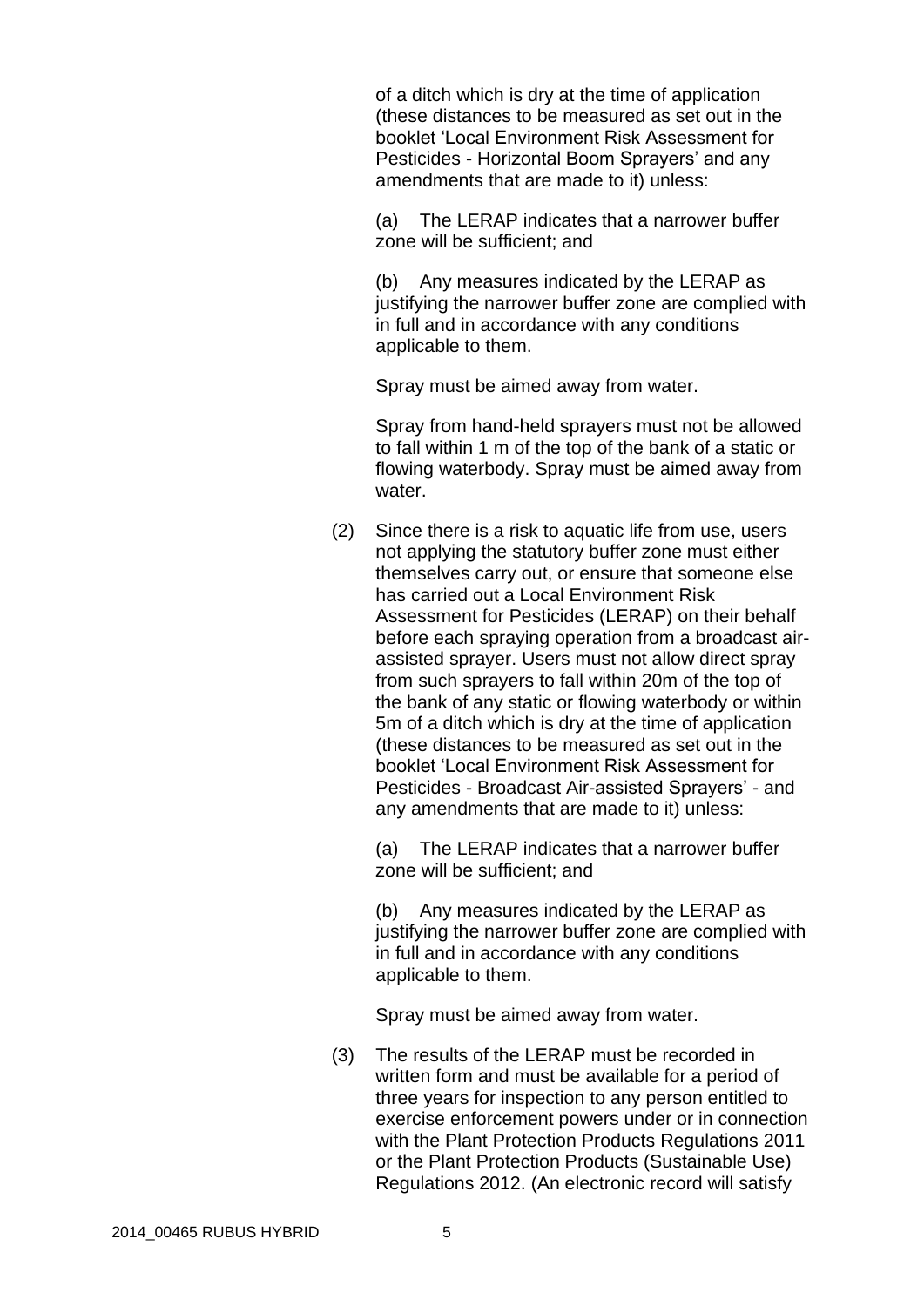the requirement for a written record, providing it is similarly available for inspection and can be copied).

(4) Detailed guidance on LERAPs and how to conduct a LERAP are contained in the booklets 'Local Environment Risk Assessment for Pesticides - Horizontal Boom Sprayers' and 'Local Environment Risk Assessment for Pesticides - Broadcast Airassisted Sprayers', available from HSE Chemicals Regulation Directorate's website. All LERAPs must be carried out in accordance with this Guidance and any amendments that are made to it.

Other specific restrictions:

- (1) This product must only be applied in accordance with the terms of this extension of authorisation, the product label and/or leaflet and any additional guidance on extensions of authorisation.
- (2) A 10 day interval between applications must be observed.
- (3) This product qualifies for inclusion within the Local Environment Risk Assessment for Pesticides (LERAP) scheme. Before each spraying operation from a horizontal boom sprayer or broadcast airassisted sprayer, either a LERAP must be carried out in accordance with the guidance available from the HSE Chemicals Regulation Directorate's website or the statutory buffer zone must be maintained. The results of the LERAP must be recorded and kept available for three years.